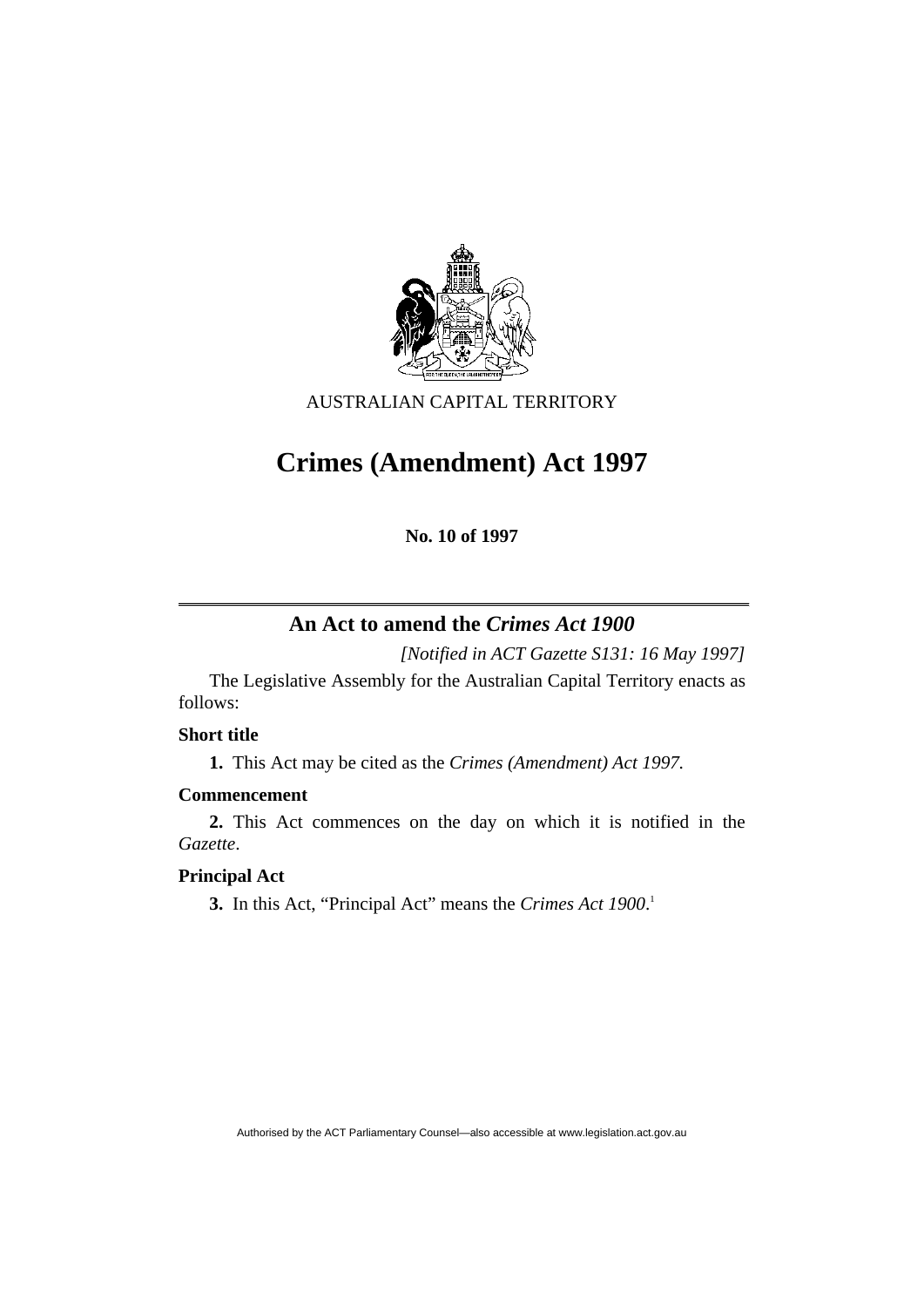### **Interpretation**

**4.** Section 349AA of the Principal Act is amended by inserting ", socks" after "shoes" in paragraph (a) of the definition of "ordinary search".

# **Power to conduct ordinary search of arrested person**

**5.** Section 349ZJ of the Principal Act is amended—

- **(a)** by omitting all the words from and including "A police officer" to and including "person" (second occurring) and substituting "If a police officer suspects on reasonable grounds that a person who has been arrested";
- **(b)** by omitting from paragraph (a) "that or another" and substituting "any"; and
- **(c)** by inserting "the police officer may" before "conduct".

#### **Power to conduct search at police station**

**6.** Section 349ZL of the Principal Act is amended—

**(a)** by omitting subsection (2) and substituting the following subsection:

"(2) Where—

- (a) a person is in lawful custody in a police station; and
- (b) a police officer—
	- (i) of the rank of sergeant or higher; or
	- (ii) who is for the time being in charge of the police station;

suspects on reasonable grounds that it is prudent to do so in order to ascertain whether the person is carrying any evidential material in relation to any offence or seizable items;

the police officer may cause a frisk search or an ordinary search of the person to be conducted.";

- **(b)** by omitting from subsection (3) "arrested for an offence";
- **(c)** by omitting from paragraph (3) (a) "that or another" and substituting "any"; and

Authorised by the ACT Parliamentary Counsel—also accessible at www.legislation.act.gov.au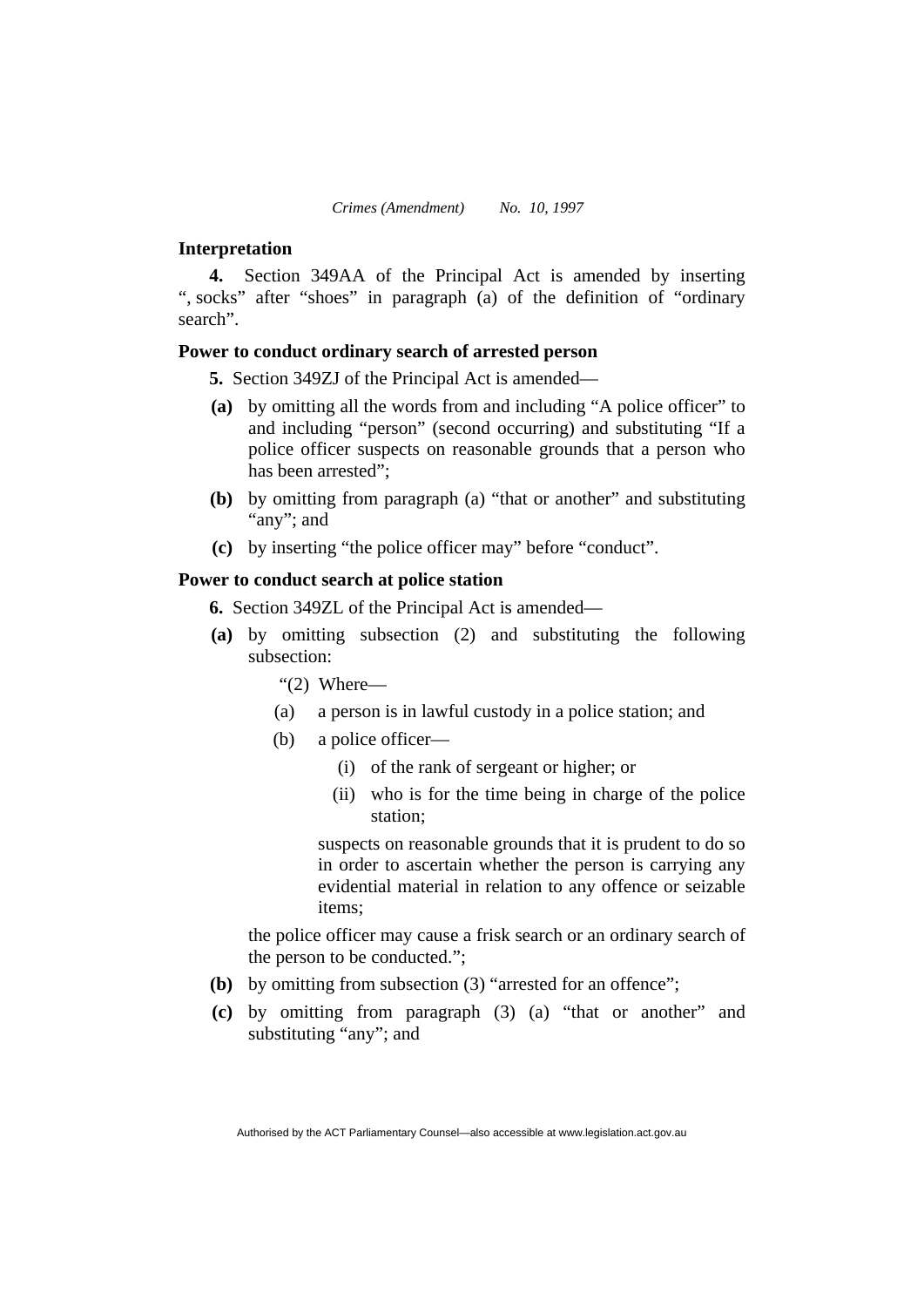**(d)** by adding at the end the following subsection:

"(4) Where a person is searched under this section, the police officer who conducts or causes the search to be conducted shall make a record of the reasons for the search and of the type of search.".

## **Insertion**

**7.** After section 349ZN of the Principal Act the following section is inserted:

#### **Safekeeping of things seized**

"349ZO.(1) A police officer who seizes a thing as a result of searching a person in lawful custody under this Division shall—

- (a) make a record of the thing seized, including a description of it and the date on which it was seized; and
- (b) give the thing seized and the record of it to the police officer for the time being in charge of the police station where the person was searched.

"(2) A police officer for the time being in charge of a police station is responsible for the safekeeping of any thing seized as a result of a search of a person in lawful custody under this Part conducted at that place.

"(3) A police officer who has responsibility for the safekeeping of a thing under subsection (2) shall, on release of the person from whom it was seized, take reasonable steps to return the thing to that person or to the owner of the thing if that person is not entitled to possession, unless the thing affords evidence in relation to an offence.

"(4) Where a thing is not returned to the person from whom it was seized or the owner under subsection (3), the police officer responsible for the safekeeping of the thing shall—

- (a) make a note on the record made under paragraph (1) (a) indicating the thing has been retained; and
- (b) take reasonable steps to give a copy of that record to the person from whom the thing was seized.".

#### **Matters to which court to have regard**

**8.** Section 429A of the Principal Act is amended by adding at the end of paragraph (1) (u) "and, if so, the stage of the proceedings at which the person did so or indicated an intention to do so".